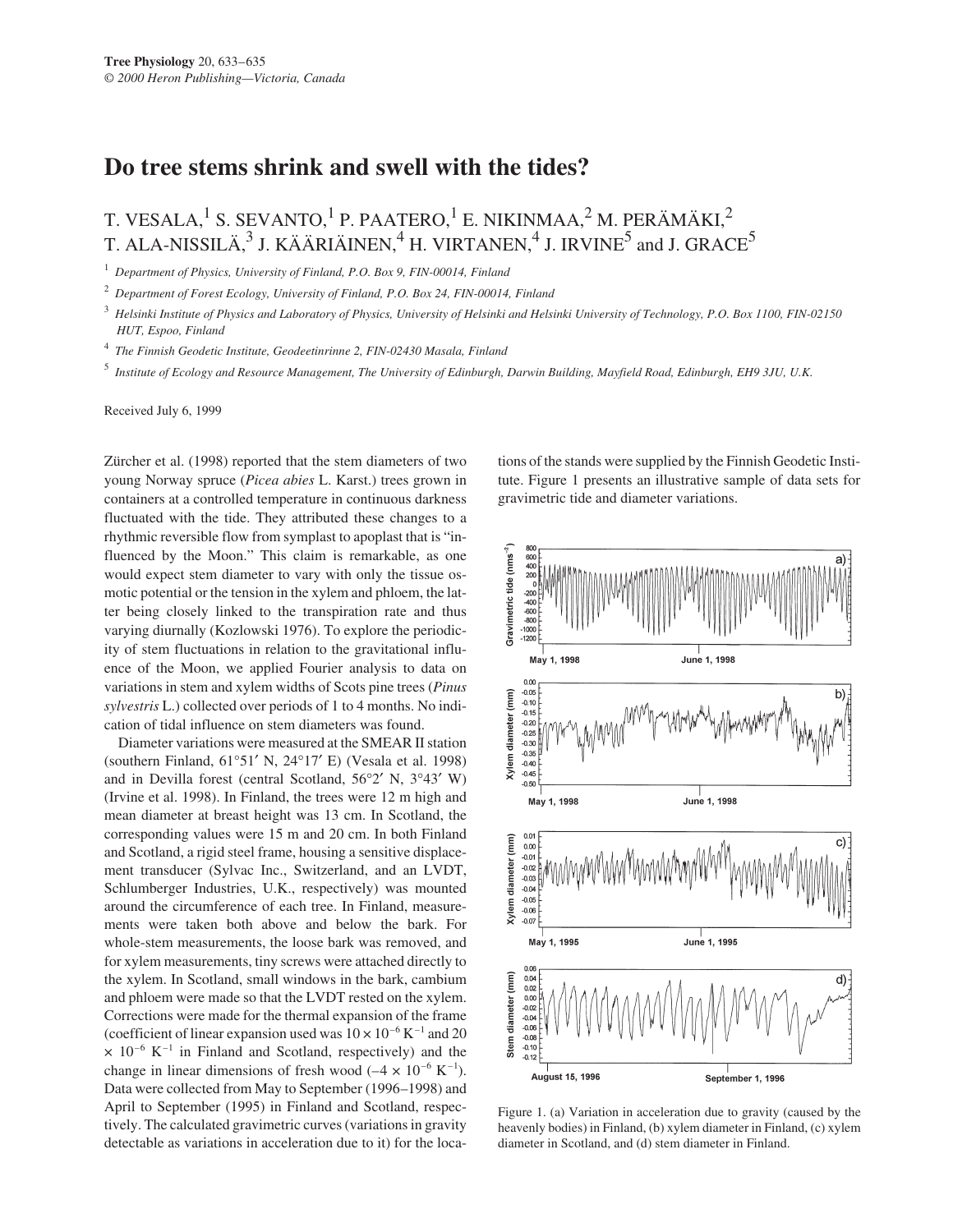

Figure 2. The amplitudes of various frequencies (a) in gravimetric tide, (b) in xylem diameter variations in Finland, (c) in xylem diameter variations in Scotland, and (d) in stem diameter variations in Finland, revealed by Fourier analysis. Square roots of power spectra are shown. The plots in (a) and (b) are based on the data for May–August (1998) and that in (c) based on the data for May–June (1995) and that in (d) for mid-August–mid-September (1996). The tidal spectrum shows the influence of both the Sun and the Moon. For the xylem and stem diameters, only the diurnal frequency is shown. In (a) the peaks occur in frequencies of  $f_e - 2f_m$ ,  $f_e$ ,  $2f_e - 2f_m$ , and  $2f_e$ , where  $f_e$ 1.0 day<sup>-1</sup> and  $f_m$  = 0.0352 day<sup>-1</sup>. Higher frequencies correspond to harmonics of the fundamental frequencies.

To detect periodicities in the time series, Fast Fourier Transform (FFT) was performed on the data sets, which were detrended before computing FFT so that a straight line was fitted by least squares and subtracted from the original data. No windowing functions were applied. According to Figure 2a, the principal part of the diurnal tides appears as four prominent peaks resulting from the luni-solar and lunar periods. (Note that Zürcher et al. (1998) erroneously report 24 h 49 min for the lunar period although it is 25 h 49 min and the scale of their Figure 1b should be  $\mu$ Gal, not mGal.) In the diameter spectra, there was only one significant frequency per day (Figures 2b–d). This frequency is explained by variation of the amount of water in the xylem, which is caused by the diurnal rhythm in transpiration. The amplitude of the variation (0.01–0.1 mm) is consistent with known transpiration and water transport rates and stem elasticity (Irvine and Grace 1997). The background noise was estimated to be less than 0.001 mm for the xylem spectra and less than 0.01 mm for the stem spectra. Should there be any tidal effects, the amplitudes of such frequencies must be below these noise levels; otherwise, the peaks would be visible.

Our results contradict those of Zürcher et al. (1998), who detected daily diameter fluctuations of amplitudes typical of field experiments. The contribution of the gravitational potential to the total water potential is about 10 kPa for every 1 m of height; thus, a tidal change of 1  $\mu$ m s<sup>-2</sup> in acceleration should lead to a water potential change of  $10^{-3}$  Pa m<sup>-1</sup>. Diameter variations caused by such a small change due to the direct physical force are many orders of magnitude too small to be observed independently. We also considered the possibility of a biological response. Generally, higher plants are able to sum up stimuli that are below the threshold value (Perbal et al. 1997). Therefore gravitropic stimuli are measured in terms of *g* multiplied by presentation time. In plants, the most sensitive known response to *g* is exhibited by roots of seedlings. According to Perbal et al. (1997), the minimal detectable response of the sensing mechanism to a gravitational force of 1 *g* needs a presentation time of 30–300 s and tests have shown that this principle operates between 0.08 and 58 *g*. For a cycle of 12 h, the presentation time is 43–200 s and the required *g* force to get the minimal detectable response is about 0.0007– 0.007 *g*, which is much larger than the change exerted by tides. The local tide may differ from the theoretical one (calculated from the coordinates and masses of the heavenly bodies) because of the impact of the ocean, which might maximally increase the tide by a factor of 1.2.

Measuring the diameter variations is a highly demanding task, requiring delicate equipment. It is conceivable that the vertical or horizontal tidal components could induce the equipment, together with the tree stem, to act as a gravimeter: then the readings would not be related to true diameter changes at all. Thermal expansion (Irvine and Grace 1997) and barometric changes might also cause apparent diameter variations. Fourier analysis should be applied to check the amplitude and phase of the critical frequencies.

In conclusion, variation in tree diameter comparable with that observed by Zürcher et al. (1998) could not be observed in our study of trees growing in natural conditions. Our analyses suggest that the fluctuations observed by Zürcher et al. (1998) are unlikely to have been caused by gravitational signal. However, it is possible that, in the absence of transpiration-induced diurnal rhythm, there are rhythmic variations in the osmotic strength of living cells that cause variation in diameter. These types of circadian rhythms, which are associated with cell shrinking and swelling, have been observed in leaf movements of some leguminous trees (Taiz and Zeiger 1991). These rhythms could easily coincide with tidal periodicity, because the natural periodicities of transpiration and tide are closely related.

## **Acknowledgments**

Anthony Trewavas is acknowledged for his comments.